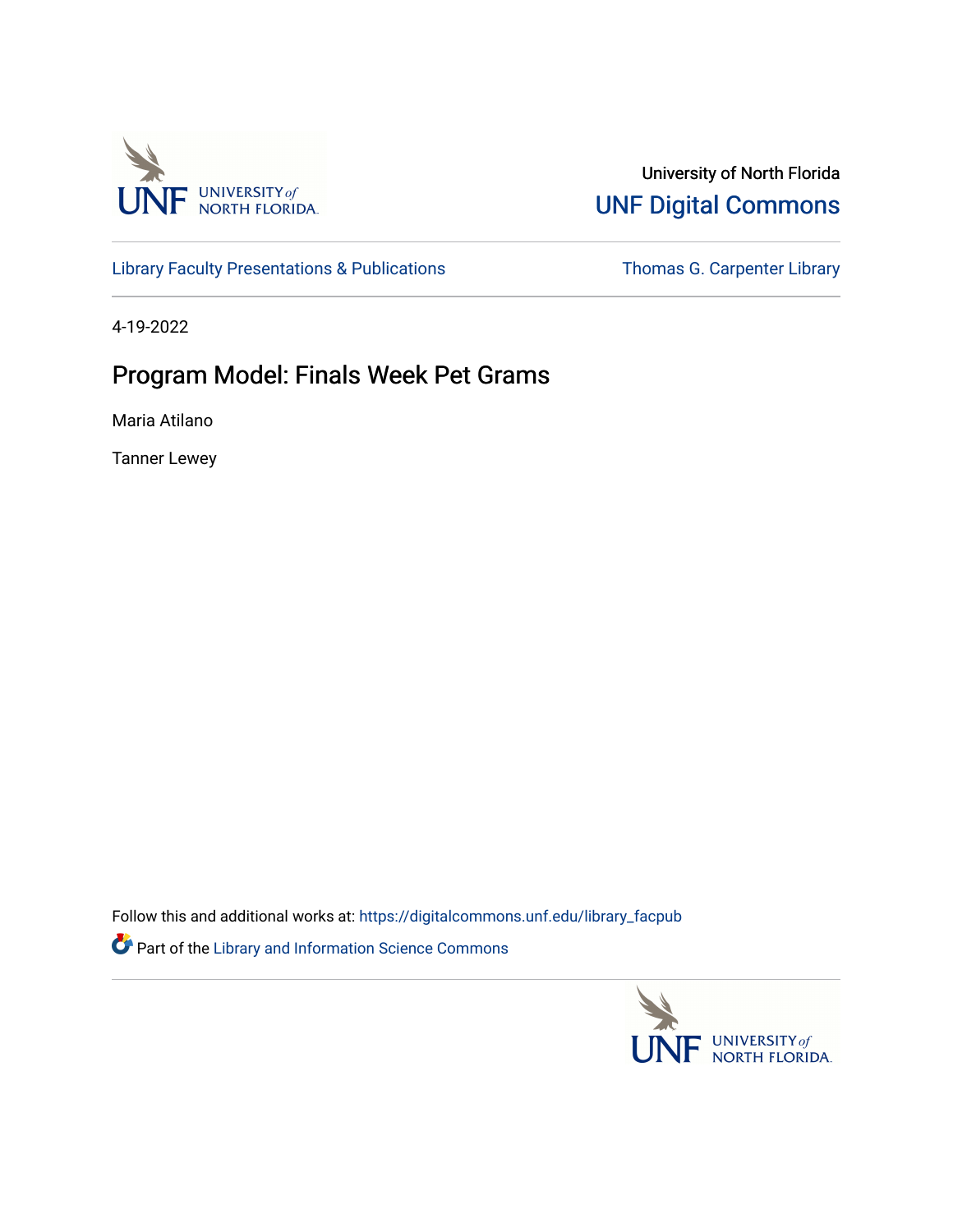# PROGRAMMING Librarian

Published on *Programming Librarian* [\(https://programminglibrarian.org\)](https://programminglibrarian.org/)

# **[Finals Week Pet Grams](https://programminglibrarian.org/programs/finals-week-pet-grams)** [1]

April 19, 2022

By Maria Atilano, Student Outreach Librarian, University of North Florida Thomas G. Carpenter Library and Tanner Lewey, Outreach & Evening Librarian, McDaniel College (Md.) Hoover Library

Due to the COVID-19 pandemic, many academic libraries were faced with the challenge of supporting academic success while most students were off-campus and taking online classes. Many outreach librarians turned to virtual programming.

Pet Grams were developed as a way to reach out and connect virtually with patrons, no matter their location. The main outcome for Pet Grams is to share kindness and motivation during a stressful time in the semester, especially for students but also for other community members who may also need support.

**Audience** College Students

**Popular Topics** Social-distancing programs **Virtual** Community Engagement

**Budget**

Free

#### **Advance Planning**

While brainstorming Fall 2020 finals week programming ideas, the Outreach & Evening Librarian at McDaniel College's Hoover Library came across [a Facebook post](https://www.facebook.com/UnleashedPetRescue/posts/3566321470077666/) [2] from Unleashed Pet Rescue and Adoption advertising their Howl-O-Ween Puppy Grams fundraiser. She immediately thought she could adapt this program as a virtual, asynchronous alternative to the library's usual therapy dog event.

In early November, she reached out to Keystone Pet Enhanced Therapy Services (KPETS), a local organization that typically visits campus for therapy dog events, and to library staff to solicit pet photo submissions using a shared Google Folder. Six Pet Gram templates were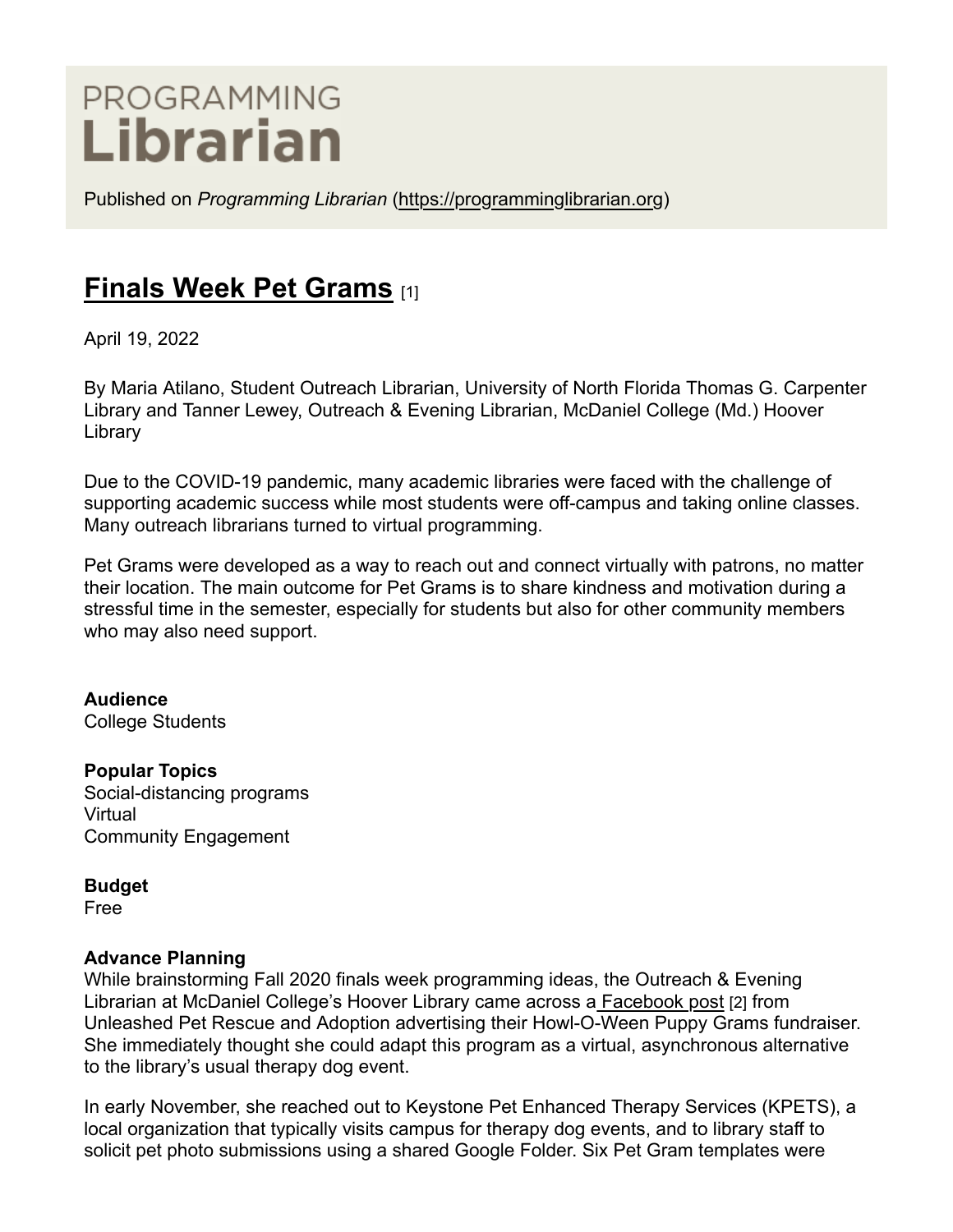created in Canva, and, with the help of a student employee, these photos were added to the design. A [form](https://hoover-mcdaniel.libwizard.com/f/finals-petgram) [3] was created to collect Pet Gram requests from students, staff and faculty, and an email template in which the Pet Grams would be sent was drafted. While this planning process took about two weeks initially, preparations in future semesters (Spring 2021 and Spring 2022) took less time because the email template, graphics, and form easily could be edited and reused.

When the Student Outreach Librarian at UNF's Carpenter Library learned of Hoover Library's idea for Pet Grams, she quickly wrote a proposal and submitted it to library administration to host their own effort in Fall 2020. In November 2020, the outreach team asked for pet photo submissions from library staff and quickly designed the Pet Gram graphics in Canva.

Each Pet Gram from Hoover Library and the Carpenter Library includes a photograph of a library pet, a colorful and seasonal or thematic background, library logo, and a motivational saying, such as "You Can Do It!" or "Keep Going!"

#### **Marketing**

Hoover Library began advertising the call for Pet Gram requests at least one and a half weeks before finals week began. A promotional image and link to the submission form were shared on social media (Instagram, Facebook, and Twitter), in a weekly newsletter, in daily campus announcements, and in an email sent to faculty and staff.

The Carpenter Library accepts Pet Gram requests two weeks before the Monday of Finals Week, and the [submission form](https://unf.libwizard.com/f/petgram) [4] is promoted heavily to students, faculty and staff. Pet Grams are promoted on social media (Facebook, Twitter and Instagram) as well as in official university communication channels such as the weekly e-newsletter. Pet Grams are also featured prominently on the [library website](https://unf.libcal.com/calendar/events/petgrams-fall21) [5] and shared with campus departments and partners. Additionally, due to word of mouth, Pet Grams have become more popular on campus.

#### **Budget Details**

Because Pet Grams are designed in Canva and sent via email and/or Instagram Direct Message (DM), they are completely cost-free.

#### **Day-of-event Activity**

Hoover Library began sending Pet Grams to recipients on the Monday and Tuesday of finals week via email and, during Spring 2021, Instagram direct message (DM). The Outreach & Evening Librarian sent all of the emails and DMs personally, half on Monday and half on Tuesday. This process took about an hour each day.

Due to the volume of requests, Carpenter Library staff (three or four people) split up the number of Pet Grams to send via email on the Monday of finals week. This process typically takes three or four hours per library staff member, depending on the number of staff involved.

#### **Program Execution**

Hoover Library set goals of 50 Pet Gram requests in Fall 2020 and 70 in Spring 2021, and both goals were surpassed. The library received many emails and direct messages in response to the Pet Grams, expressing how fun they thought this idea was, that it made their day, that it was just what they needed at the end of a tough semester, etc. One Pet Gram recipient, a college staff member who is also a KPETS volunteer, wrote: "I just wanted to say how much I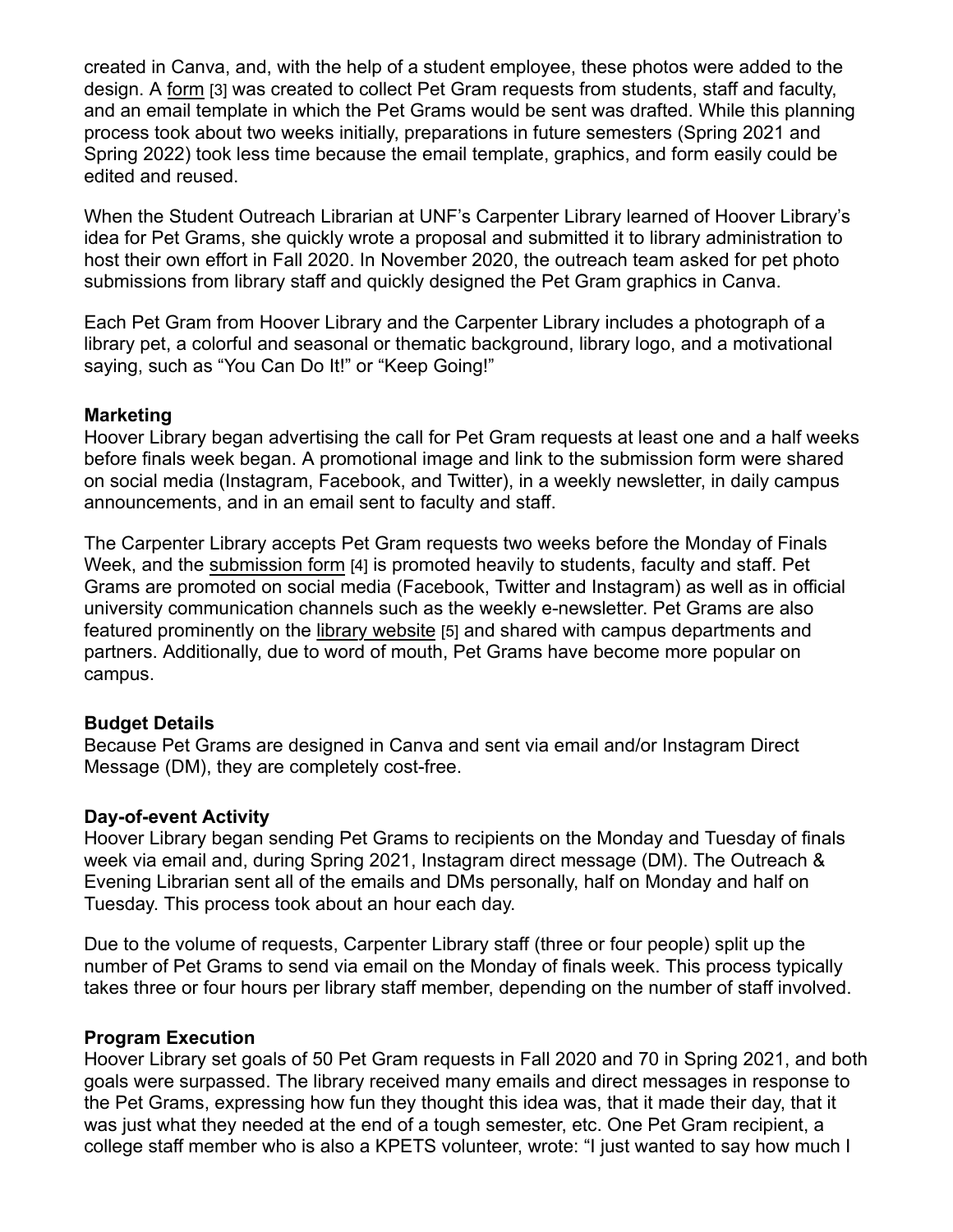love the pet-grams, such an awesome way to end the Fall Semester. Thank you for organizing this – it brought smiles to the HR Team."

Carpenter Library Pet Gram requests included multiple recipients, such as a professor who wanted to send Pet Grams to all 200 students in UNF's Honors College. In Fall 2020, the Carpenter Library received 182 form requests and sent Pet Grams to 478 recipients. In Fall 2021, the Carpenter Library received 307 form requests and sent Pet Grams to 447 recipients. Selected responses include one response from a faculty member: "Omg I love you both and I love the library. I had no idea there were pet grams. My heart is bursting." Another Pet Gram sender responded: "Thanks so much for sending out these fun pet grams to our students! I appreciate the creative ways that the library has found to connect our campus community."

#### **Advice**

Pet Grams might seem like a large investment in time and effort, but once the requesting and sending processes are decided, most of the hard work is already done. Pet Gram graphics are fun to create, but gathering high-quality pet photos from library staff might take time, so we recommend sending out the call for photos and designing the templates early.

Consider giving Pet Gram senders the option of including a personal message to the recipient.

If multiple staff members are sending Pet Grams to recipients, we recommend creating a template for everyone to use.

Send the Pet Gram from an official library email address or social media account and make sure to add library branding and contact information to the Pet Gram email message so recipients know who to thank (the library)!

# **About This Library**



**Library Name** Thomas G. Carpenter Library and Hoover Library

## **Library Type**

Academic / College

#### **Library Description**

The University of North Florida's Thomas G. Carpenter Library is located in Jacksonville, Florida, and serves approximately 17,000 students, 580 full-time faculty, and 1,250 other employees. The Carpenter Library provides informational resources, services, and events throughout the academic year to support student success and engage with its users.